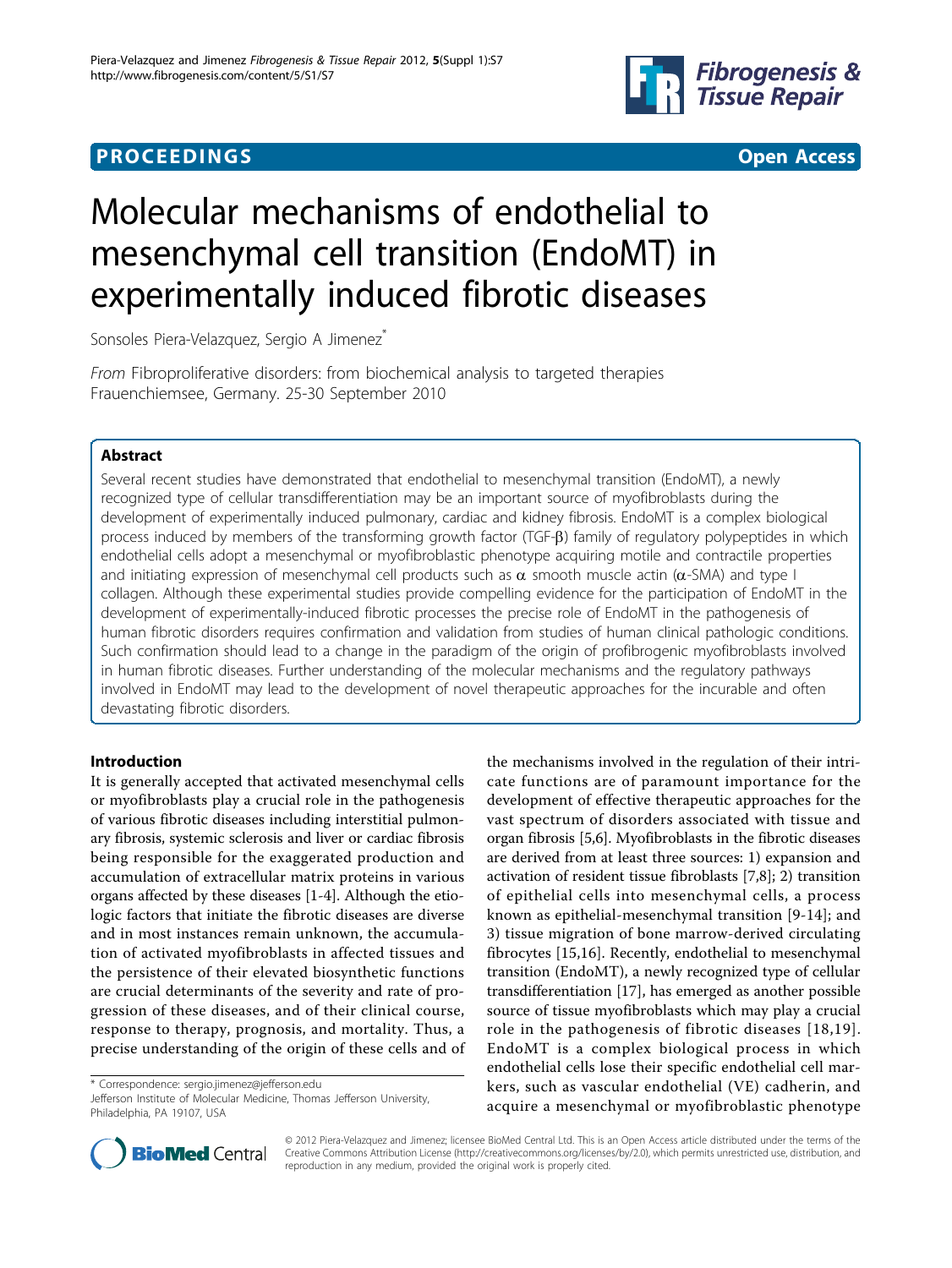initiating expression of mesenchymal cell products including  $\alpha$ -smooth muscle actin ( $\alpha$ -SMA), vimentin, and types I and III interstitial collagens. Besides acquisition of an activated pro-fibrogenic phenotype these cells also become motile and are capable of migrating into surrounding tissues. Although in the past EndoMT was believed to be a rare phenomenon confined to certain stages of embryonic development [[17,20](#page-4-0)] its occurrence in fibrotic disorders is gaining increased attention. Indeed, multiple antibody immunofluorescence confocal microscopy studies and endothelial cell lineage analyses during the development of various experimentallyinduced animal models of tissue fibrosis have demonstrated the participation of EndoMT in the pathogenesis of fibrotic processes in various organs [[21-26](#page-4-0)]. Although numerous studies have examined the role of epithelial mesenchymal transition (EMT) in the pathogenesis of fibrotic disorders [[27\]](#page-4-0) and there has been extensive investigation of the molecular events responsible for this process [\[28-31](#page-4-0)], studies examining the mechanisms involved in EndoMT and its potential participation in pathologic tissue fibrosis in human diseases are limited.

## EndoMT in experimentally-induced organ fibrosis

The occurrence of EndoMT in experimentally induced cardiac fibrosis was originally described by Zeisberg et al. [[21\]](#page-4-0) employing endothelial cell lineage analysis in transgenic mice. In these studies, analyses of the proportion of fibroblasts present in the fibrotic myocardium of mice with aortic banding induced myocardial fibrosis showed that from 27 to 35% of fibroblasts originated from endothelial cells. Several other studies have confirmed the emergence of activated fibroblasts originating from endothelial cells in various experimentally induced models of cardiac fibrosis [[22,23](#page-4-0)] and collectively have suggested that in these experimental conditions EndoMT represents an important contributor to the generation of fibrotic tissue and, therefore, this pathway may represent a novel therapeutic target. EndoMT has also emerged as a potentially important mechanism in the development and progression of experimentally induced pathological kidney and pulmonary fibrosis. Numerous studies have shown that EndoMT is a novel pathway leading to fibrotic development in diabetic nephropathy and other models of kidney fibrosis. An extensive study by Zeisberg et al. [[24](#page-4-0)] examined the role of EndoMT in three murine models of chronic kidney disease: unilateral ureteral obstructive nephropathy, streptozotocin-induced diabetic nephropathy and a model of Alport renal disease. The results of these studies indicated that 30-50% of myofibroblasts in the fibrotic kidneys, identified by their expression of a fibroblast phenotype and  $\alpha$ -SMA, display the endothelial cell specific CD31 surface marker indicating their endothelial cell origin. These studies were validated by endothelial cell lineage tracing and were also confirmed by studies from other laboratories [[18](#page-4-0),[25](#page-4-0)]. The possible role of EndoMT in experimentally induced pulmonary fibrosis was examined by Hashimoto et al. [[26](#page-4-0)]. These authors evaluated EndoMT as a source of interstitial fibroblasts in bleomycin-induced lung fibrosis using double-transgenic mice in which LacZ was stably expressed in endothelial cells and therefore allowed the histological identification of any cells originated from an endothelial cell lineage. Following endotracheal injection of bleomycin the areas of fibrotic involvement were shown to contain large numbers of fibroblasts of endothelial origin. To directly demonstrate the presence of endothelial cell-derived lung fibroblasts in affected lung fibrotic tissues, lung fibroblasts were isolated and cultured from either saline injected control mice or from mice that received bleomycin injections. These studies revealed that approximately 16% of lung fibroblasts in the cultures from bleomycin-treated mice were derived from endothelial cells as illustrated in Figure [1](#page-2-0).

## EndoMT of human endothelial cells

In contrast with the extensive evidence from experimental animal models demonstrating the important participation of EndoMT in the development of tissue fibrosis studies with human endothelial cells are just beginning to appear. One such study [\[32](#page-4-0)] examined the conversion of human microvascular intestinal endothelial cells into mesenchymal cells following exposure to a combination of proinflammatory cytokines (TGF- $\beta$ , TNF- $\alpha$  and IL-1 $\beta$ ) in vitro. The treated cells displayed a progressive loss and the eventual disappearance of endothelial-specific cell markers (CD-31 and VE-cadherin) and a parallel acquisition of mesenchymal cell markers including vimentin, collagen I and N-cadherin. These results suggested that intestinal endothelial cells exposed to an inflammatory environment may participate in the intestinal fibrotic process which accompanies intestinal inflammatory diseases. The in vitro observations were confirmed by studies of molecular co-localization in human colonic mucosa [[32](#page-4-0)].

Another study examined the expression of cell surface markers specific for endothelial cells in mesenchymal/ fibroblastic cells present in the subendothelial compartment of small vessels in lungs from patients with Systemic Sclerosis-associated pulmonary fibrosis [[33\]](#page-4-0). Confocal microscopy demonstrated the expression of endothelial cell markers (CD-31 and CD-34) in mesenchymal cells embedded within the subendothelial neointima of small pulmonary arteries in lung specimens from patients with Systemic Sclerosis. These two studies provide strong support to the concept that EndoMT may also play an important role in the pathogenesis of human fibrotic diseases.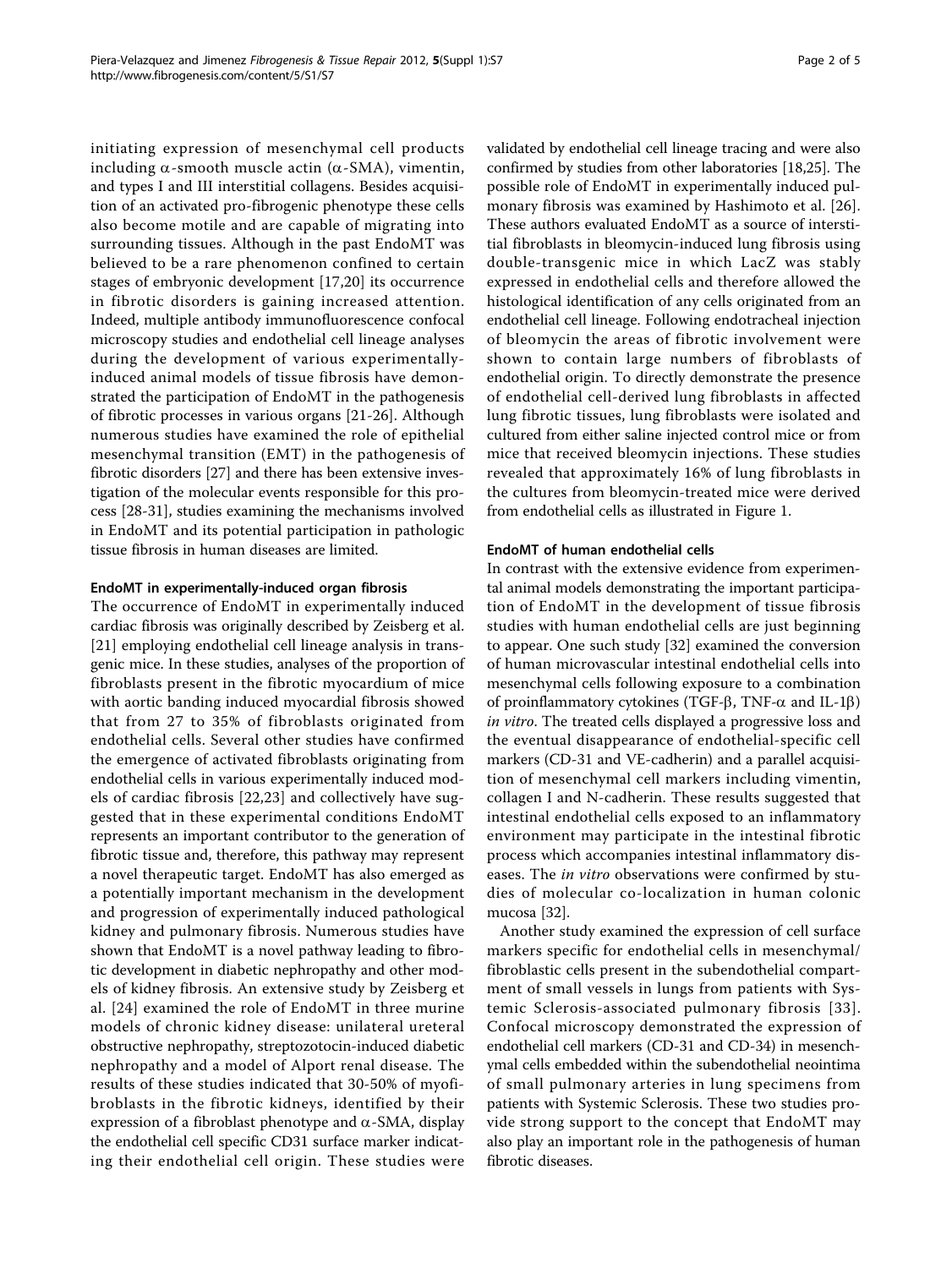<span id="page-2-0"></span>Piera-Velazquez and Jimenez Fibrogenesis & Tissue Repair 2012, <sup>5</sup>(Suppl 1):S7 http://www.fibrogenesis.com/content/5/S1/S7



#### Molecular Mechanisms of EndoMT

In contrast to the very extensive studies conducted to unravel the molecular mechanisms and the regulatory pathways that modulate epithelial mesenchymal transition [\[27-31\]](#page-4-0), the mechanisms involved in the EndoMT process have not been explored in detail. Few studies have examined the biochemical and molecular changes occurring in endothelial cells during their transdifferentiation into mesenchymal myofibroblasts and the regulatory events involved in this process. It is generally accepted that TGF- $\beta$  plays a crucial role in tissue fibrosis and is implicated in the pathogenesis of numerous fibrotic disorders [[5,6,34](#page-4-0)-[37\]](#page-4-0). Recent studies have shown that besides causing a potent stimulation of the expression of numerous genes participating in the fibrotic process,  $TGF- $\beta$  is involved in the generation of myofibroblasts$ through EndoMT [\[21,22](#page-4-0),[38-42\]](#page-4-0). The studies in experimentally induced cardiac hypertrophy provided an elegant demonstration of the role of TGF- $\beta$  in this process

[[21\]](#page-4-0). These studies showed that  $TGF-\beta$  was a crucial mediator causing endothelial cells to undergo EndoMT since there was a significant reduction in the number of mesenchymal cells originating from endothelial cells when the  $TGF- $\beta$  response was blunted by the deficiency$ of Smad3 in Smad 3+/- transgenic mice. These results have been confirmed employing a TGF- $\beta$  receptor kinase inhibitor which inhibits activated TGF- $\beta$  [[40\]](#page-4-0) as well as several small molecule inhibitors of intracellular phosphorylation reactions [[41](#page-4-0),[42](#page-4-0)].

Besides TGF- $\beta$  it has been shown that endothelin-1 (ET-1) may also participate in EndoMT. In one study, Widyantoro et al. [\[23](#page-4-0)] showed that endothelial cell-derived ET-1 promotes cardiac fibrosis and heart failure in diabetic hearts through stimulation of EndoMT. These features were abolished in hearts from transgenic mice with endothelial cell specific ET-1 deletion. In another study it was shown that in vitro treatment of murine pulmonary endothelial cells with ET-1 although not capable of initiating EndoMT by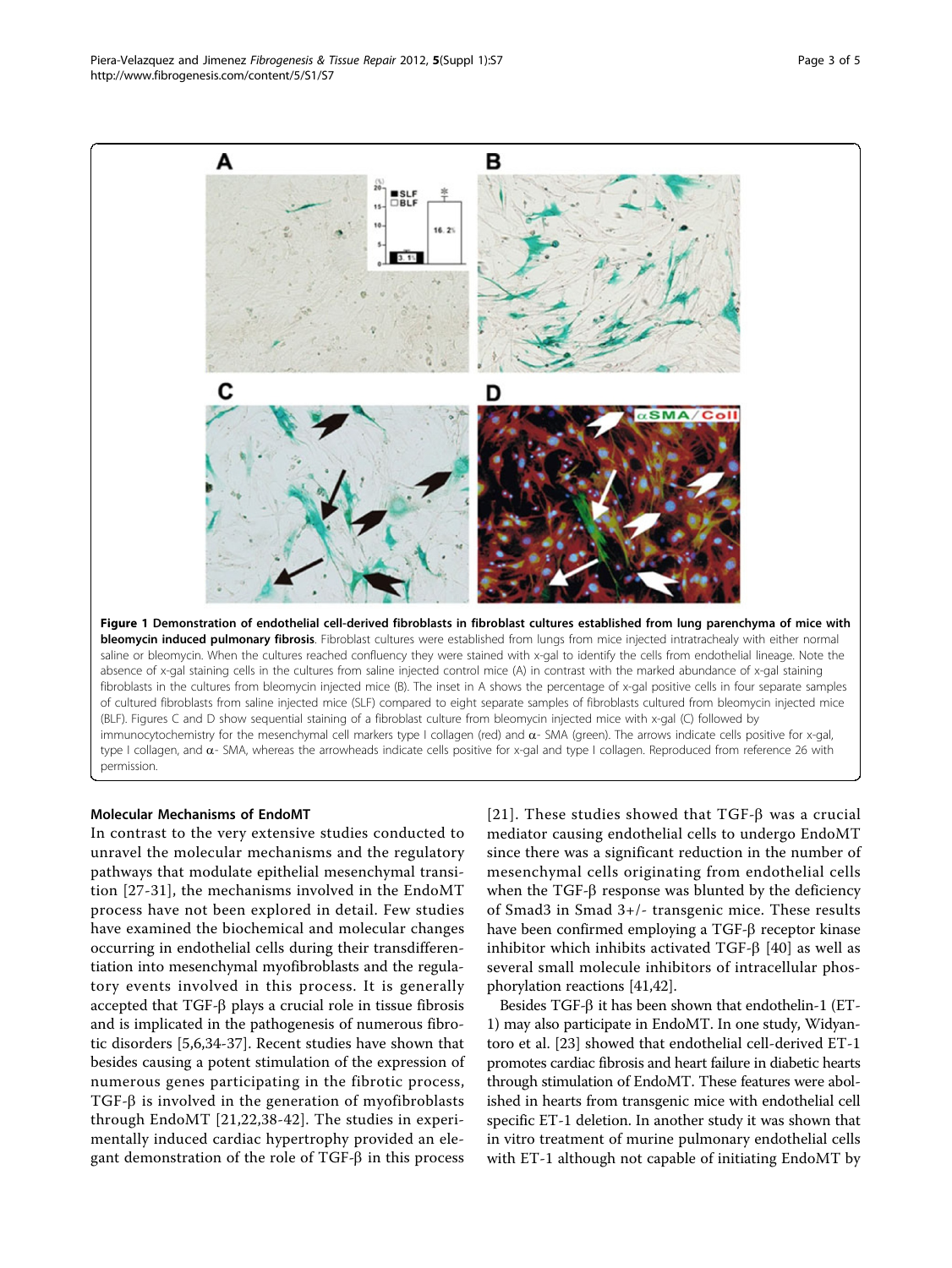<span id="page-3-0"></span>itself could excert a powerful synergistic effect with TGF-b (Li and Jimenez; unpublished observations).

Although there are numerous studies which have conclusively shown the crucial involvement of members of the TGF- $\beta$  family of growth factors in initiation of EndoMT, the detailed molecular events and the intracellular cascades activated by TGF- $\beta$  that result in the remarkable phenotypic change of endothelial cells to mesenchymal cells have not been entirely elucidated. Recent studies in primary cultures of murine pulmonary endothelial cells [[41\]](#page-4-0) and in cultured human dermal microvascular cells [[42](#page-4-0)] demonstrated that EndoMT involves both Smad-dependent and Smad-independent pathways. The downstream signaling pathway initiated by  $TGF-\beta$  resulted in strong upregulation of the transcriptional repressor Snail1. Snail1 causes potent inhibition of E-cadherin gene transcription in cultured cells and plays an important role in the epithelial to mesenchymal transition [[27,28](#page-4-0)] indicating that the EndoMT process shares similar molecular mechanisms with epithelial mesenchymal transdifferentiation.

Several studies explored the underlying molecular pathways that may cause the significant loss of endothelial-specific markers while inducing strong de novo mesenchymal phenotypes. These studies identified the c-Abl protein kinase (c-Abl), protein kinase Cδ (PKC-δ), and glycogen synthase kinase  $3\beta$  (GSK- $3\beta$ ) as important participants and that GSK-3 $\beta$  kinase phosphorylation was a crucial event in this process [\[41,42](#page-4-0)]. It is well known that phosphorylation of specific serine residues in GSK-3b results in inactivation of the kinase which in turn induces the nuclear accumulation of Snail1 followed by a profound increase in the expression of its corresponding gene. The transcriptional effects of Snail1 induce the expression of a mesenchymal cell-specific phenotype although the precise mechanisms involved remain obscure. In contrast, in the absence of GSK-3b phosphorylation the GSK-3 $\beta$  kinase is active and induces the proteosomal degradation of Snail1, thus abrogating the acquisition by endothelial cells of a mesenchymal cell phenotype. Other studies have shown that several important regulatory pathways including the canonical Wnt pathway, the HIF-1 $\alpha$  hypoxia induced pathway, and the response to cellular stress may also participate in the regulation of EndoMT [\[43,44\]](#page-4-0) as illustrated in Figure 2.

In summary, numerous recent studies have provided strong evidence for the prominent participation of EndoMT in the generation of activated myofibroblasts during the development of experimentally induced tissue fibrosis suggesting that EndoMT plays a crucial role in fibrotic diseases. There is some early experimental evidence providing support and validation for the participation of EndoMT in the development of human intestinal fibrosis and of Systemic Sclerosis-associated pulmonary



process and may be involved in the pathogenesis of human fibrotic disorders. One central pathway initiated following ligand-binding activation of the Smad-independent  $TGF-B$  pathway causes phosphorylation of GSK-3 $\beta$  mediated by PKC- $\delta$  and the cAbl nonreceptor kinase. Phosphorylation of GSK-3β at serine 9 (ser9) causes its inhibition which then allows Snail1 to enter the nucleus. Nuclear accumulation of Snail1 results in marked stimulation of Snail1 expression which then leads to acquisition of the myofibroblast phenotype with stimulation of  $\alpha$ -SMA. The inhibition of GSK-3 $\beta$  ser9 phosphorylation by specific inhibition of PKC-δ or c-Abl activity allows  $GSK-3\beta$  to phosphorylate Snail1 targeting it for proteosomal degradation and thus, effectively abolishes the acquisition of the myofibroblastic phenotype and the fibrotic response. Other pathways such as the ET-1, Wnt, hypoxia and cellular stress pathways may also participate although the molecular events have not been fully elucidated. Modified from Li and Jimenez [[37](#page-4-0)].

fibrosis. The firm demonstration of the occurrence of EndoMT in human fibrotic diseases and further understanding of the molecular mechanisms involved may lead to the pharmacologic modulation or abrogation of this pathway in human fibrotic disorders and may represent a novel therapeutic approach for these devastating diseases.

#### Acknowledgements

This article has been published as part of Fibrogenesis & Tissue Repair Volume 5 Supplement 1, 2012: Proceedings of Fibroproliferative disorders: from biochemical analysis to targeted therapies. The full contents of the supplement are available online at [http://www.fibrogenesis.com/](http://www.fibrogenesis.com/supplements/5/S1) [supplements/5/S1.](http://www.fibrogenesis.com/supplements/5/S1)

Supported by NIH Grant 5 R01 AR19616 to Sergio A. Jimenez. The expert assistance of Melissa Bateman in the preparation of the manuscript is gratefully acknowledged.

#### Competing interests

The authors declare that they have no competing interests.

Published: 6 June 2012

#### References

1. Hinz B, Gabbiani G: Fibrosis: recent advances in myofibroblast biology and new therapeutic perspectives. F1000 Biol Rep 2010, 11:2-78.